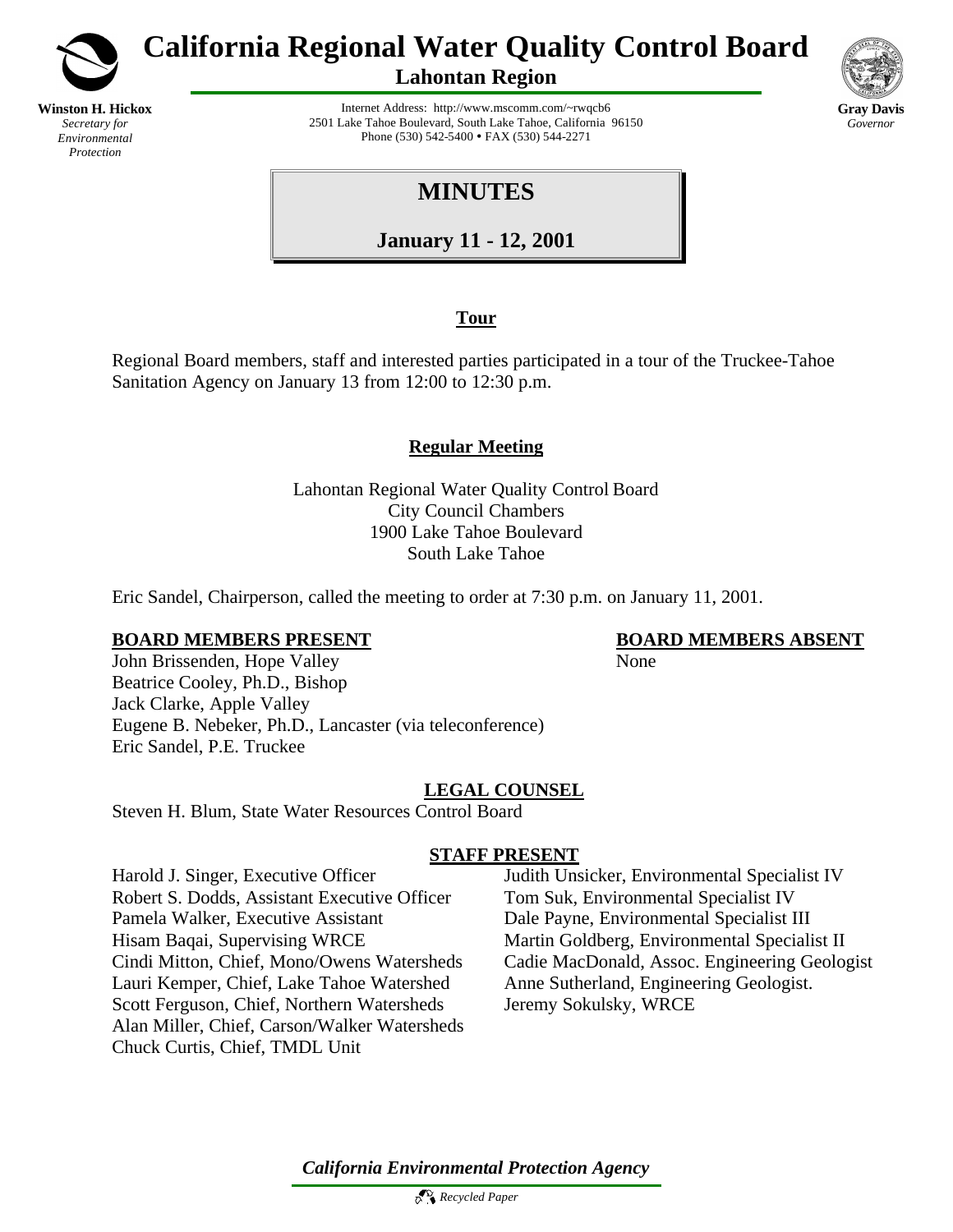#### **ADDRESSING THE BOARD**

Maribeth Gustafson, USDA Forest Service, Lake Tahoe Basin Management Unit Stan Hansen, Heavenly Ski Resort Sherry Hazelhurst, USDA Lake Tahoe Basin Management Unit Dave Smith, United States Environmental Protection Agency, Region 9

#### **1. PUBLIC FORUM**

No one addressed the Board during the public forum.

#### **2. MINUTES**

Minutes of the Regular Meeting of November 15 -16, 2000, in Ridgecrest

**Motion**: Moved by Mr. Clarke, seconded by Dr. Cooley **and unanimously carried** to adopt the November 15 – 16 minutes as proposed.

#### **3. ADOPTION OF CONSENT CALENDAR**

♦ **Motion**: Moved by Dr. Cooley, seconded by Mr. Clarke **and unanimously carried**  to adopt the Consent Calendar as proposed, incorporating the amendment to Item 5 and the change to Item 6 in the late revision sheet.

#### **6. PLANS AND POLICIES**

#### *Public Hearing* – **Basin Plan Amendments and Environmental Document Concerning** **Total Maximum Daily Load (TMDL) and (TMDL) Implementation Plan for Heavenly Valley Creek, El Dorado County, Resolution 6-01-Proposed.**

Harold Singer made introductory comments, thanked agencies involved, and introduced various entities.

David Smith, U. S. Environmental Protection Agency (US-EPA), Region 9, manager of development and implementation of the TMDL program in California, noted that the TMDL process has been in the Clean Water Act since 1972. TMDLs have now become a priority because the most difficult water quality problems faced in this region, as well as California as a whole, are non-point source run-off issues. The difficulty lies in that TMDL decisions must be made under uncertain conditions. The US-EPA strongly supports and endorses the proposed TMDL and recommends its adoption. The agency will continue to work with the Tahoe Basin land managers to ensure that this management plan works. Mr. Smith commended the staff, particularly Judith Unsicker. He commented that the Lahontan managers and staff have made a commitment to make TMDLs work in a way that is sensitive both to stakeholder's concerns and to the uncertainty of the process involved with non-point source problems.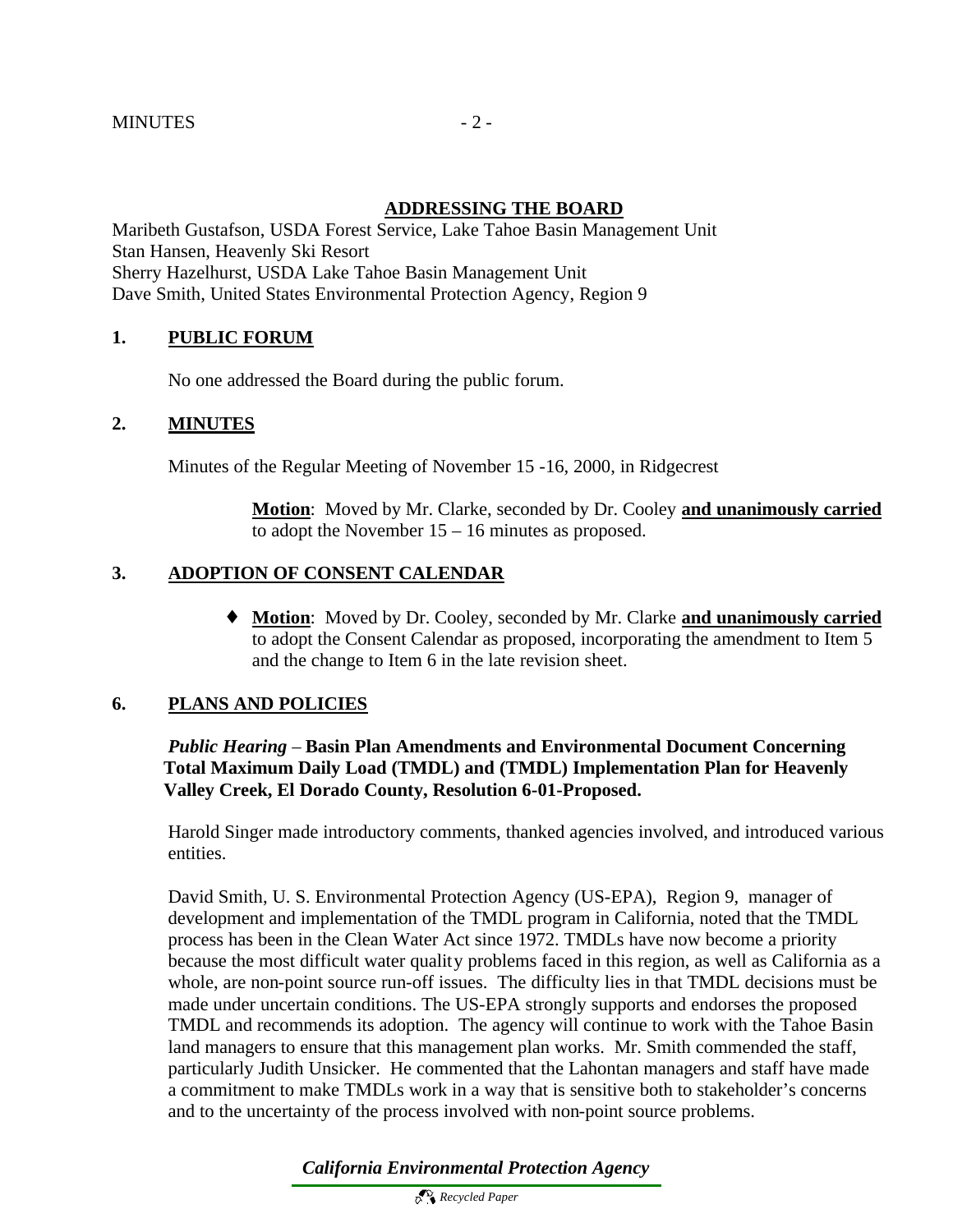Chuck Curtis, Chief of the TMDL Unit, gave a brief overview of the TMDL process to orient the Board's newest member and to serve as a refresher for the rest of the Board.

Judith Unsicker, Environmental Specialist, continued with a summary of the components of the proposed TMDL for Heavenly Valley Creek. Her presentation also summarized major issues in written public comments, and changes made in the proposed Basin Plan language in response to these comments.

Maribeth Gustafson, Forest Supervisor, USDA Forest Service (USFS), Lake Tahoe Basin Management Unit, and staff member, Sherry Hazelhurst, made the Forest Service presentation. They expressed concern over receiving the response to comments only a day before the Board meeting. The USFS position is that the TMDL is unwarranted; that de-listing may be more appropriate. Heavenly Valley Creek currently meets the state numeric and narrative standards, and Heavenly Valley's Master Plan includes an implementation and monitoring plan to restore the watersheds within the resort's boundaries. The USFS concerns are: the omission of current conditions of Heavenly Valley Creek from the staff report; a lack of specificity of how and when de-listing occurs once standards are met; and a failure to resolve terminology differences between the USFS and US-EPA. It was agreed that the Forest Service will be allowed to do biomonitoring under the Forest Service protocol. It was also noted that these terminology issues will most likely occur in other Forest Service regions throughout the state's water board jurisdiction and that a process for working out agreed upon terminology may be necessary between the federal agencies.

Andrew Strain, Director of Planning, Heavenly Ski Resort, emphasized the Master Plan was successfully developed through a collaborative partnership between the ski resort and the agencies. Heavenly Ski Resort's concern refers to how the narrative standards/desired conditions are determined and that they be tied to specific objectives that can be met by the partners in the Master Plan, and not elusive, ever-changing conditions and language that can never be anticipated or satisfied by the 2021 target date.

Stan Hansen, senior vice president, American Ski Company, the current owner of Heavenly Ski Resort, commented that the company is committed to implementing the Master Plan with all the partners and regulatory agencies over many years and at very significant investments of staff, planning, energy, and hard dollars, over \$100,000 annually for water quality monitoring alone. The focus has been primarily on water quality issues, and secondly, on air quality and other concerns. His major concerns are that this process is becoming a model of regulatory "layering", and the level of scrutiny being focused on one 2.17-mile section of stream rather than on other critical areas of the Tahoe Basin. He stressed looking at the region in a more holistic nature in terms of protection of resources. Heavenly Ski Resort has and will continue to do its part to meet all regulations on its seven watersheds.

Harold Singer responded by stating that active programs have been established on other watersheds in the Lake Tahoe Basin including Ward Creek and the Truckee River. Heavenly Valley Creek was selected to become one of the initial TMDLs because of the existence of the

*California Environmental Protection Agency*

 *Recycled Paper*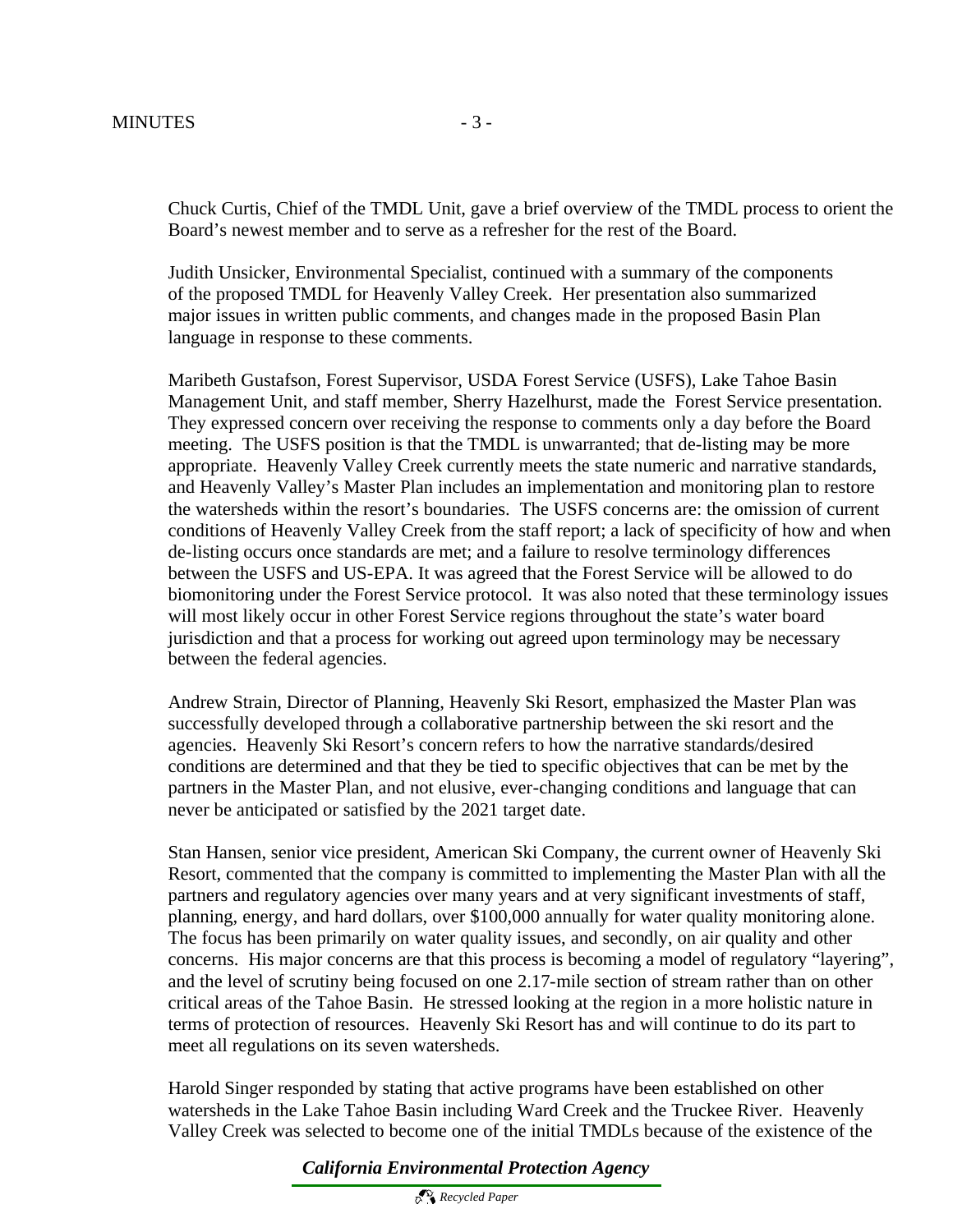Master Plan. Regional Board staff recommended further changes in the loading capacity and load allocations, and in language in the draft environmental document.

Dr. Nebeker moved that the Board approve the resolution to certify the environmental document and adopt the proposed Basin Plan Amendments with the changes that had been listed by staff during the discussion.

> • **Motion:** Moved by Dr. Nebeker, seconded by Mr. Clarke **and unanimously carried** to adopt the staff recommendations as proposed.

The meeting adjourned at 10:05 p.m.

#### **Regular Meeting, Continued 8:30 a.m. January 12, 2001**

Eric Sandel, Chairperson, called the meeting to order at 8:30 a.m. on January 12, 2001. Board members present: John Brissenden, Jack Clarke, Beatrice Cooley, Ph.D., Eugene B. Nebeker, Ph.D., Eric Sandel, P.E. Board members absent: none.

#### **1. PUBLIC FORUM**

No one addressed the Board during the public forum.

#### **OTHER BUSINESS**

#### **7. Executive Officer's Report**

Mr. Singer briefed the Board on the following:

Mojave River and El Mirage Dairy sampling effort is on-going and the results will be reported next month.

Searles Lake has reduced bird mortalities and kerosene hydrocarbon violations, and is building the restoration pond. IMC Chemicals has withdrawn its petition to the State Water Board.

The next round of listing and de-listing for the section 303d list will be starting in the next few months. This process will be difficult due to the lack of any state policy.

The responsible parties for Tahoe Tom's service station have failed to submit a plan to expand the corrective actions at this site. Enforcement action will be initiated.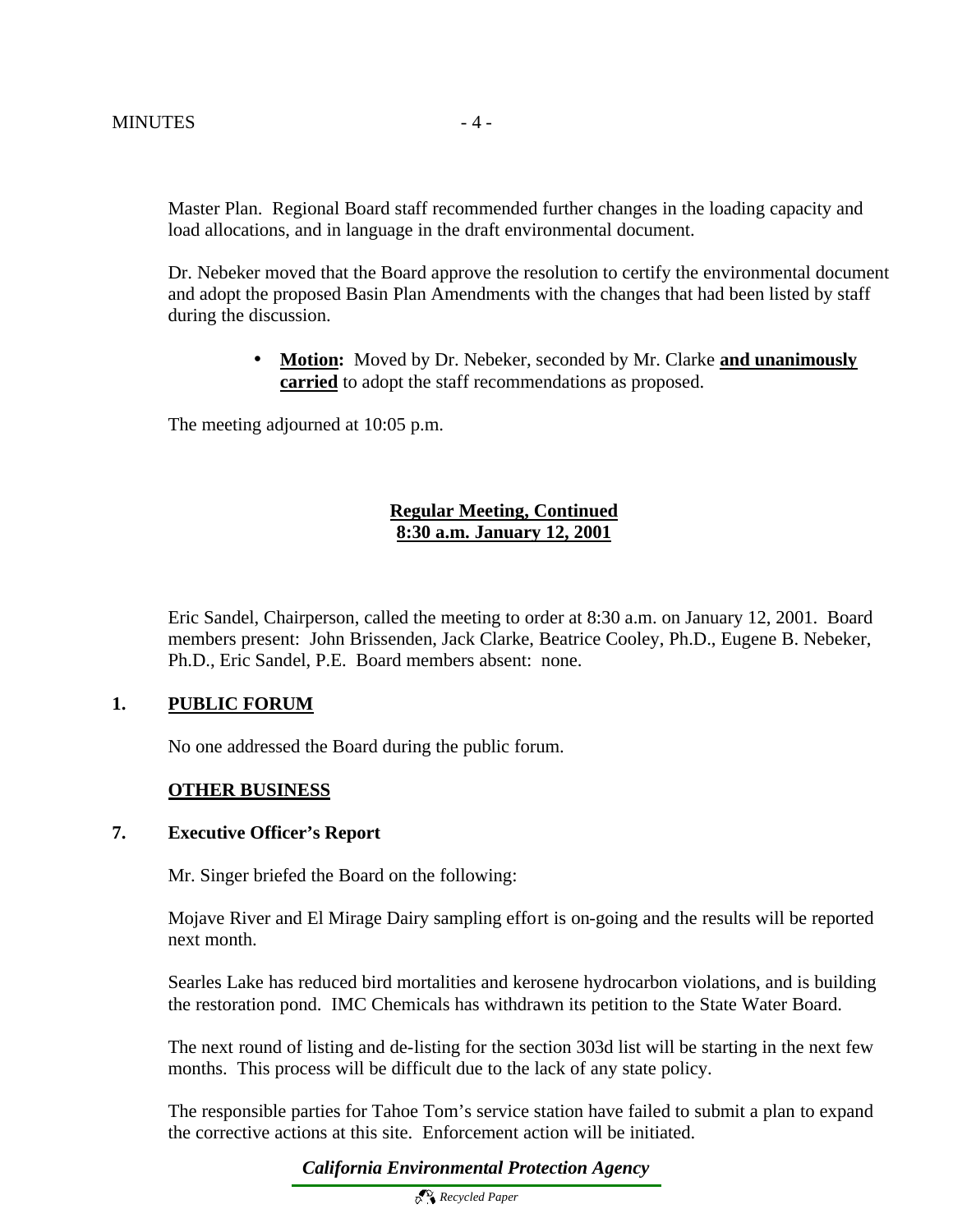For Haiwee Reservoir, a technical TMDL is being prepared without the implementation plan to send to US-EPA.

The remediation at the Beacon service station in Meyers has been very successful. This item will be on the Regional Board's May 2001 agenda, discussing closure. The issues will be application of the State board's clean up policy and funding of additional clean up once beneficial use standards are achieved.

There has not been an adequate response to the 13267 letter which was issued for The Dependable Tow Site in Truckee . Enforcement action will be initiated.

Los Angeles County Sanitation District No. 14 issue has moved to the April Board meeting, dependent upon the appointment of additional Board members

The Board was updated on the status of the agenda for the February Board meeting. There are four consent items and one potential enforcement item, an administrative civil liability complaint that he is planning to issue to Caltrans for the discharge that occurred on Rush Creek, Hwy 395 project. This is the only controversial item on that agenda and he recommended canceling the February Board meeting and putting that ACL complaint item on the March agenda. The Board agreed to cancel the February 2001 Board meeting. The March Board meeting will have several enforcement actions included.

The next Water Quality Coordinating Committee (WQCC) is tentatively scheduled for April 20- 21 in Pasadena.

About six months ago the Regional Board adopted waste discharge requirements and rescinded a cease and desist order for National Cement. Dolores Reagan petitioned this action to the State Water Board. The petition was dismissed. If she chooses to pursue it further, it will be in the Superior Court of California.

A petition on the waste discharge requirements adopted in November 2000 was filed by Ruth Lopez and Marjorie Mikels.

Tahoe Truckee Sanitation Agency (TTSA) has prepared and certified an environmental impact report (EIR) for the expansion of its facility. Mr. Singer attended a meeting this week with US-EPA, the Pyramid Lake Paiute Tribe, Nevada Division of Environmental Protection, and some of the downstream wastewater dischargers in Nevada. Some of these parties will file a lawsuit on the EIR. There is a TMDL in Nevada for nutrients and TDS, and there is no allocation for additional loading to California. The claim is that the EIR did not address compliance with the TMDL. Some of the parties believe that this discharge may need a NPDES permit because even though it is not a direct discharge to surface waters, it indirectly reaches surface waters. All of the parties will be meeting later this month. A revision to the TTSA waste discharge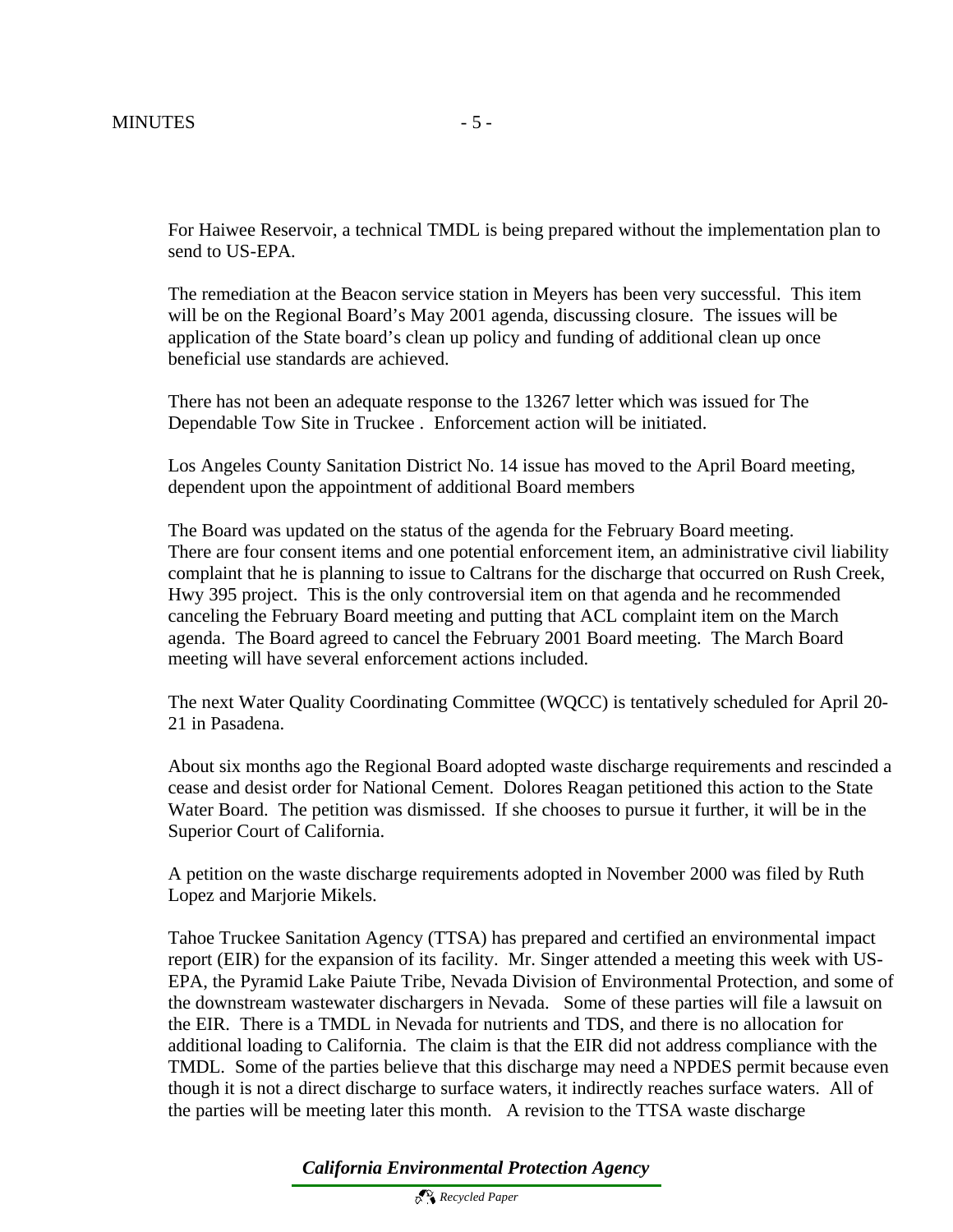requirements was scheduled for the March agenda. If a lawsuit is filed, this item maybe tabled to avoid having the Board involved in litigation.

Articles included in the Board's January press clippings citing high levels of Chromium 6 in some of the wells in the Lancaster/Palmdale area were referred to. Staff in the Victorville office is aggressively looking at some of the facilities we regulate, mainly Air Force Plant 42, Edwards Air Force Base, and a few others, to assure that that they are not contributing to this problem. Chromium 6 is becoming a statewide issue. There is a perception that all Chromium 6 in groundwater is caused by human activity. We are finding that there are some naturally occurring background levels.

Some specific violations listed in the quarterly Non-Compliance reports were discussed and the distinction between violations and late reports was noted. A notice of violation was issued to Kenneth Osborne of Dependable Tow of Truckee and this item will appear on the March 2001 agenda with an enforcement action. Squaw Valley Ski Corporation violations will be on the May 2001 agenda.

### **8. Election of Chair and Vice Chair of the Regional Board for 2001**

- **Motion:** Moved by Eric Sandel, seconded by Dr. Nebeker **and unanimously carried** to elect Beatrice Cooley Chair of the Regional Board.
- **Motion**: Moved by Dr. Nebeker, seconded by Eric Sandel **and unanimously carried** to elect Jack Clarke Vice Chair of the Regional Board.

### **9. Reports by Chairman and Board Members**

Dr. Nebeker commended past chair Eric Sandel for his service and considerate handling of meetings, ensuring all people are heard. He also commended staff member Judith Unsicker on her preparation and work on this TMDL. Dr. Nebeker welcomed new board member John Brissenden.

Dr. Cooley requested an updated Board Member contact list and a 2001 Board Meeting schedule for Board members.

#### **10. CLOSED SESSION**

Note: Board members met in closed session on January 12 from 10:20 a.m. to 10:40 a.m. to discuss Item 10 (d), (f), (g), and (h). Authority: Government Code Section  $11126(e)(2)(c)(i)$ .